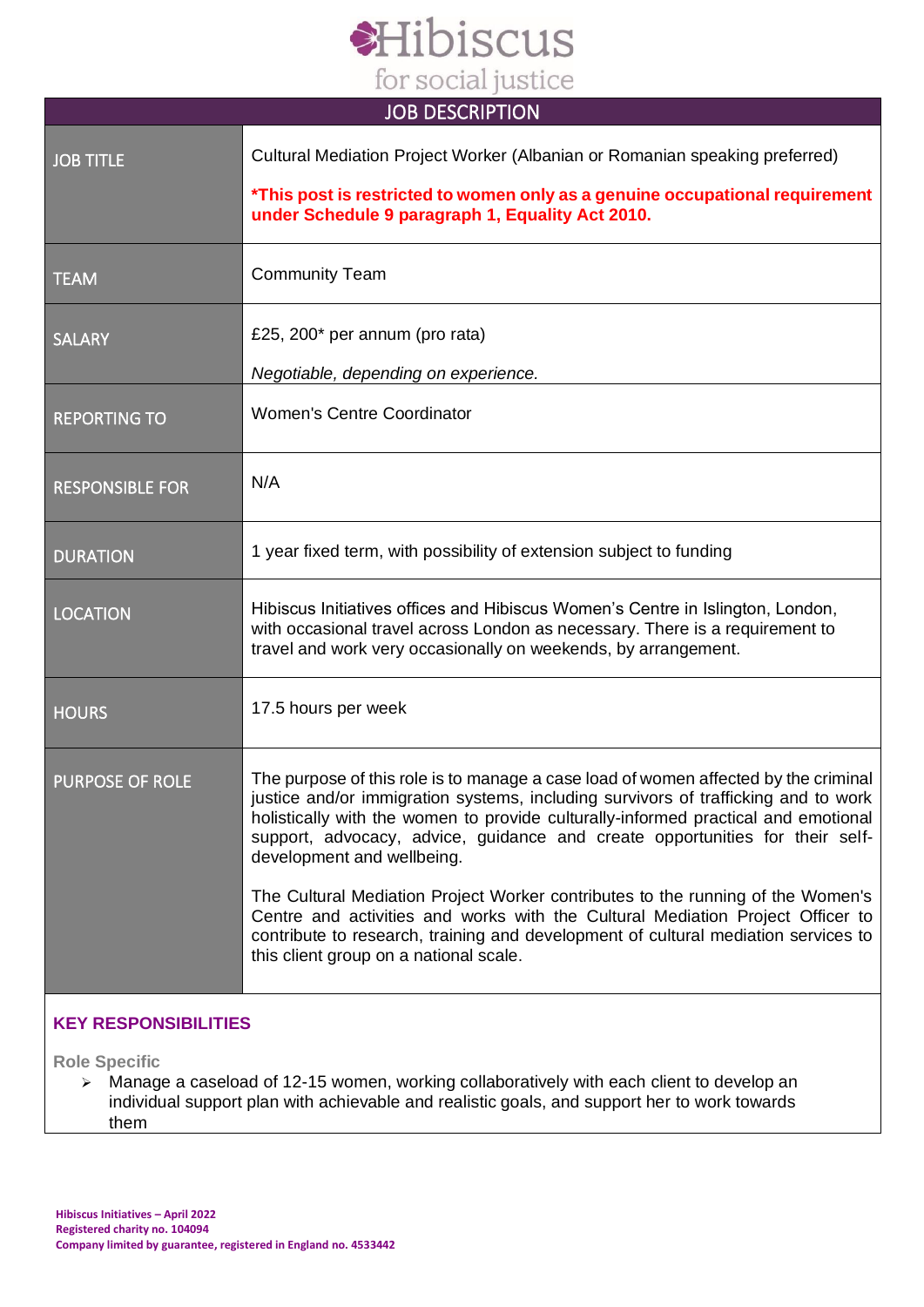- o Ensure each woman has a clear understanding of her statutory entitlements and obligations by providing up to date information on housing, health and welfare benefits
- o Ensure women know how their immigration status may affect their rights to reside and work in the UK
- $\circ$  Assist women who are eligible in their search for work and encourage their participation in education, training and employment (ETE) activities that can improve their job prospects
- $\circ$  Proactively invite and encourage women to take part in one-to-one and group activities to reduce isolation and support them to achieve their goals
- $\circ$  Operate an outreach service to reduce the women's anxiety by accompanying them to scheduled appointments when necessary
- $\triangleright$  Act as a cultural mediator to bridge the gap between the women you support and the UK systems/professionals they interact with, including providing language support and developing mutual understanding
- ➢ Develop and maintain working relationships with organisations working with the Albanian/Romanian (or other nationality) communities
- ➢ Actively engage and communicate with team and other staff members in Hibiscus to maximise and improve the delivery of holistic services to Albanian/Romanian (or other nationality) women
- ➢ Act as a source of specialist advice and support to other Hibiscus staff and volunteers working with women from this community regarding their culture and needs
- $\geq$  Contribute to the day-to-day running of the Women's Centre, including registering attendance, handling travel expenses, and helping to maintain a clean, safe and welcoming environment
- ➢ Work with the Women's Centre Co-ordinator and other community team members to develop and deliver a programme of activities to support women's practical needs, wellbeing, and empowerment and agency
- $\triangleright$  Promote a climate of openness so that the women are able to voice anxieties, needs and concerns
- ➢ Promote women's voice and involvement in the development of Hibiscus services and influencing work

#### **Monitoring and evaluation**

- ➢ Maintain accurate records of all activities, attendance, documentation and detailed case notes in accordance with agreed administrative systems
- ➢ Adhere to financial procedures and account for spending, including managing client expenses
- ➢ Support Cultural Mediation Project Officer to prepare relevant data, reports and case studies to demonstrate the impact of this work, including reports to funders
- ➢ Gather feedback from women about Hibiscus' service and activities to support our impact measurement and continual improvement
- ➢ Maintain and improve a directory of relevant referral agencies and contact telephone numbers

#### **Internal and external communication**

- $\geq$  Communicate effectively with other team members, volunteers, the women accessing our services, delivery partners, external organisations and the general public
- $\triangleright$  Develop and maintain working relationships with relevant statutory and voluntary organisations in the field to broaden access routes into our specialist services
- $\triangleright$  Develop mutually beneficial relationships with a range of organisations who can provide practical help to our women
- $\geq$  Participate in events as requested with the aim of encouraging dialogue, promoting understanding and relevance of Hibiscus' work
- $\geq$  Liaise with and provide information and learning opportunities to staff from other organisations about Hibiscus' target groups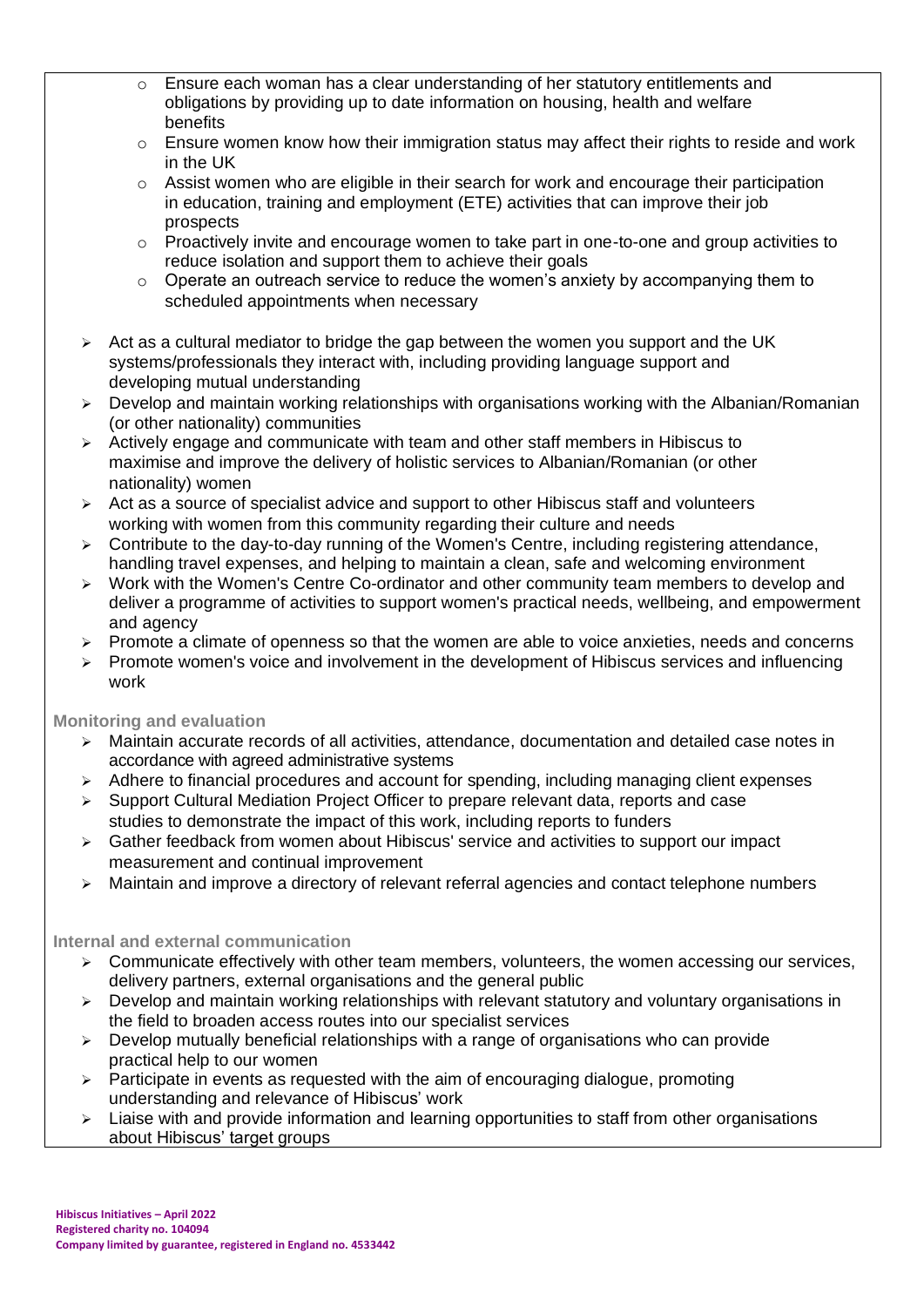- ➢ Liaise with Hibiscus' communication colleagues to raise awareness of programmes and of special activities on social media
- ➢ Attend and participate in regular team and staff meetings and actively disseminate relevant information to colleagues.

**Personal/professional development and training**

- $\triangleright$  Take responsibility for self-development on a continuous basis, undertaking on-the-job and other training as required.
- ➢ Prepare for and attend regular line management meetings
- $\triangleright$  Participate in annual reviews in accordance with Hibiscus policy
- ➢ Attend and prepare for any other supervision.

#### **FURTHER INFORMATION**

- ➢ The post holder must at all times carry out duties and responsibilities with due regard to Hibiscus equal opportunities policies and procedures.
- ➢ The post holder must ensure that personal information for clients, members of staff and all other individuals is accurate and kept secure and confidential at all times, in compliance with the Data Protection Act 2018.
- ➢ The post holder is required to fully familiarise themselves with and comply with Hibiscus policies and procedures.
- ➢ The post holder must be aware of individual responsibilities under the Health and Safety at Work Act and identify and report as necessary any untoward accident, incident potentially hazardous environment.
- $\triangleright$  The post holder will be subject to checks by the Disclosure and Barring Service.

This job description is intended as a guide to the main responsibilities of the post and not as an exhaustive list of duties and tasks. The post holder may be required to undertake other duties appropriate to their grade, that are not listed above, at the direction of their line manager.

### **PERSON SPECIFICATION**

We are looking for someone who is motivated and passionate about the rights of migrant women and survivors of trafficking. You will need knowledge and significant understanding of a relevant language and culture (including social and gender norms and cultural practices), preferably Albanian, Romanian and/or Roma communities. You will have experience supporting women with intersectional needs such as insecure immigration status, survivors of gender-based violence and human trafficking, or contact with the criminal justice system.

**Essential**

- ➢ Fluency in Albanian/Romanian/other relevant language(s) and in-depth understanding of the culture, norms and social practices of these communities
- ➢ Experience delivering advice and advocacy, practical support, wellbeing, or other interventions to women with complex needs;
- High levels of confidentiality, able to act with discretion, sensitivity and diplomacy;
- ➢ Ability to demonstrate trauma-informed, gender-responsive, practice
- $\triangleright$  Ability to maintain clear boundaries with clients and manage challenging behaviour with empathy
- $\triangleright$  Proactive approach to working, able to take own initiative and manage competing priorities
- $\triangleright$  Commitment to the vision and values of Hibiscus
- ➢ Written and verbal communication skills
- ➢ Presentation skills
- ➢ Active listening skills
- ➢ IT skills, including Microsoft packages, Outlook and the internet
- $\triangleright$  Able to set personal priorities, objectives and deadlines while maintaining a focus on the service
- $\triangleright$  Can work effectively on own initiative and as part of a team
- $\triangleright$  Effective at building working relationships with partner agencies, both statutory and voluntary

**Desirable**